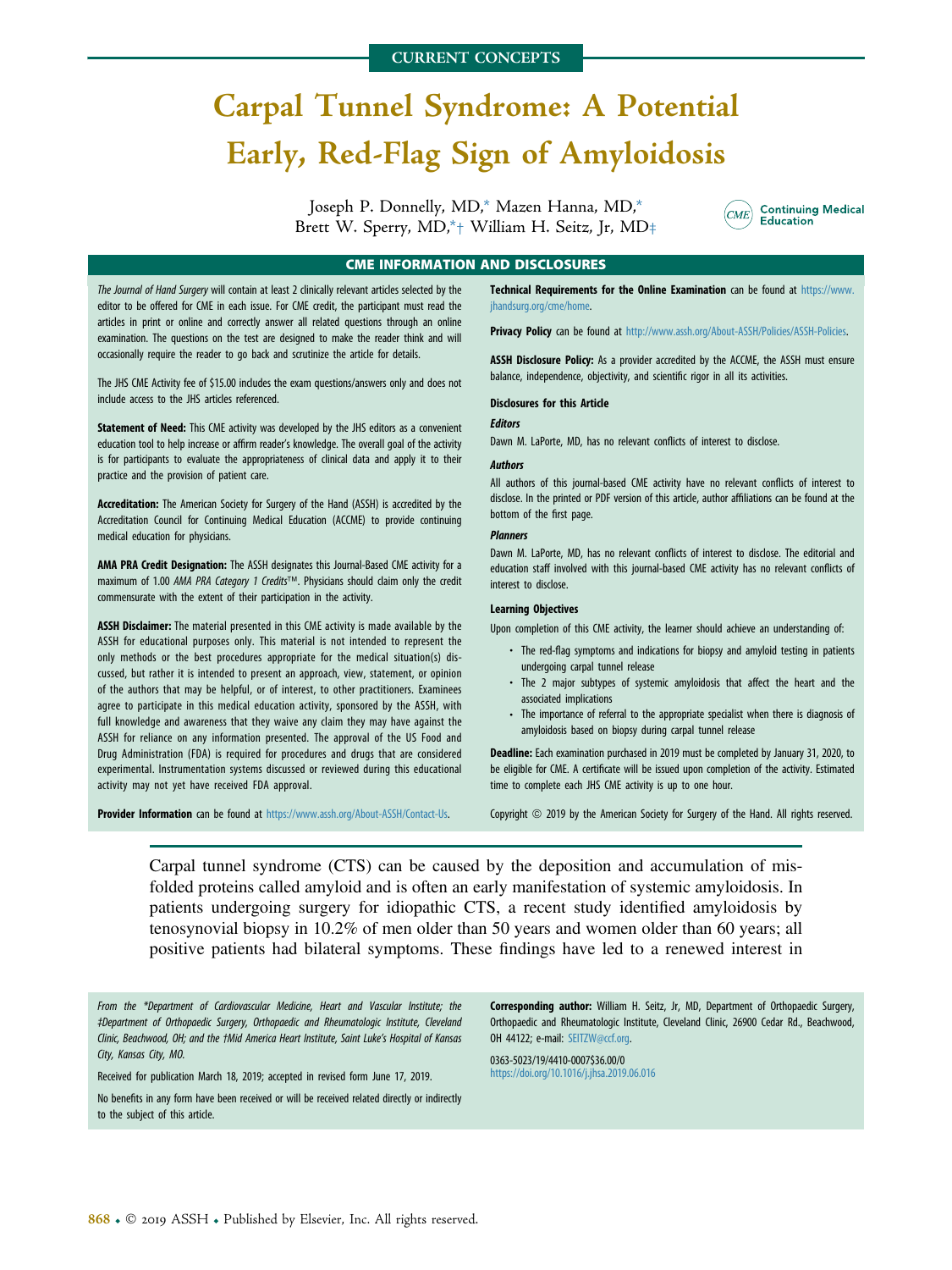amyloidosis as an etiology of CTS. The 2 most common systemic amyloidoses, immunoglobulin light chain and transthyretin amyloidosis, affect the heart, nerves, and other organ systems throughout the body including the soft tissues. Patients with cardiac involvement of amyloidosis have an especially poor prognosis if the disease remains unrecognized and untreated. Early diagnosis is paramount, and patients classically present with cardiac disease several years after being operated on by a hand surgeon for carpal tunnel release. Herein, we present a review of amyloidosis as it pertains to CTS and an algorithm for the detection of amyloidosis in patients undergoing carpal tunnel release. Implementation of this straightforward algorithm will allow for early diagnosis of amyloidosis, a group of progressive and lethal diseases. (*J Hand Surg Am. 2019;44(10):868–876. Copyright*  $© 2019$  by the American Society for Surgery of the Hand. All rights reserved.)

Key words Amyloid, amyloidosis, carpal tunnel syndrome, light chain, transthyretin.

Additional Material<br>at jhandsurg.org

F OR MORE THAN 60 YEARS, HAND surgeons and other<br>a tough and grayish-white substance composed<br>of misfolded protein, in patients undergoing carpal physicians have noted the presence of amyloid, a tough and grayish-white substance composed of misfolded protein, in patients undergoing carpal tunnel release.<sup>1</sup> A recent study has described a  $10.2\%$ rate of amyloid deposits found in the tenosynovium in a prospective cohort of men aged 50 years and older and women 60 years and older undergoing surgery for idiopathic carpal tunnel syndrome (CTS); all amyloid-positive patients presented with bilateral symptoms.<sup>2</sup> General lack of appreciation for the causative link between CTS and amyloidosis in the wider community may result from the fact that patients typically present with systemic symptoms of amyloidosis several years after their encounter with the hand surgeon or the fact that the diagnosis had been challenging and treatment options limited.

In recent years, great advances in the diagnosis and treatment of the most common forms of systemic amyloidosis have changed the outlooks for these diseases. Existing and emerging treatments demonstrating a mortality benefit make it critical to recognize, diagnose, and manage amyloidosis as early as possible. $3$  The prognosis is poor in patients with late disease, especially those with cardiac involvement due to amyloid deposition in the heart. Current therapies for amyloidosis are designed to slow or stop disease progression by preventing further amyloid deposition rather than promoting degradation of existing amyloid fibrils and are, thus, more effective in earlier stages of disease.<sup>[4](#page-8-0)</sup> Furthermore, some types of amyloidosis can be hereditary or associated with plasma cell dyscrasias including multiple myeloma, highlighting the importance of a timely diagnosis.

In this review, we begin by providing an overview of amyloidosis and a primer on 2 of the most common types of systemic amyloidosis, light chain (AL) and transthyretin (ATTR) amyloidosis. We highlight red-flag symptoms of bilateral CTS, biceps tendon rupture, and spinal stenosis in patients older than 50 years that suggest a high clinical suspicion for amyloidosis. We present a straightforward algorithm using carpal tunnel release biopsy samples of the tenosynovium, transverse carpal ligament (TCL), or fascia to test for amyloid deposition and underscore the importance of referral to the appropriate specialist to screen for organ involvement.

## AMYLOIDOSIS TYPES

Innumerable proteins in the body are able to function normally owing to a unique preserved 3-dimensional structure. However, more than 30 proteins are known to pathologically misfold and subsequently aggregate into amyloid fibrils, which can deposit in various tissues throughout the body. $4$  These amyloid diseases can be acquired or hereditary (owing to mutations in the gene encoding the amyloid precursor protein). The 2 major types of systemic amyloidosis that affect the heart are AL and ATTR.

## Light chain amyloidosis

This type results from excess production and misfolding of immunoglobulin light chain proteins (kappa or lambda) that are produced by plasma cells in the bone marrow and secreted into the blood-stream.<sup>[4](#page-8-0)</sup> Multiple myeloma, a related disease, overlaps with amyloidosis in about  $20\%$  of cases.<sup>[5](#page-8-0)</sup> A recent analysis using U.S. health insurance claims data estimated the 2015 prevalence of AL as 50.1 cases per million (rate age-adjusted based on 2010 U.S. census data).<sup>[6](#page-8-0)</sup> This translates to a U.S. prevalence of approximately 12,000 cases of AL as of 2015. An epidemiological study based on 2015 U.S.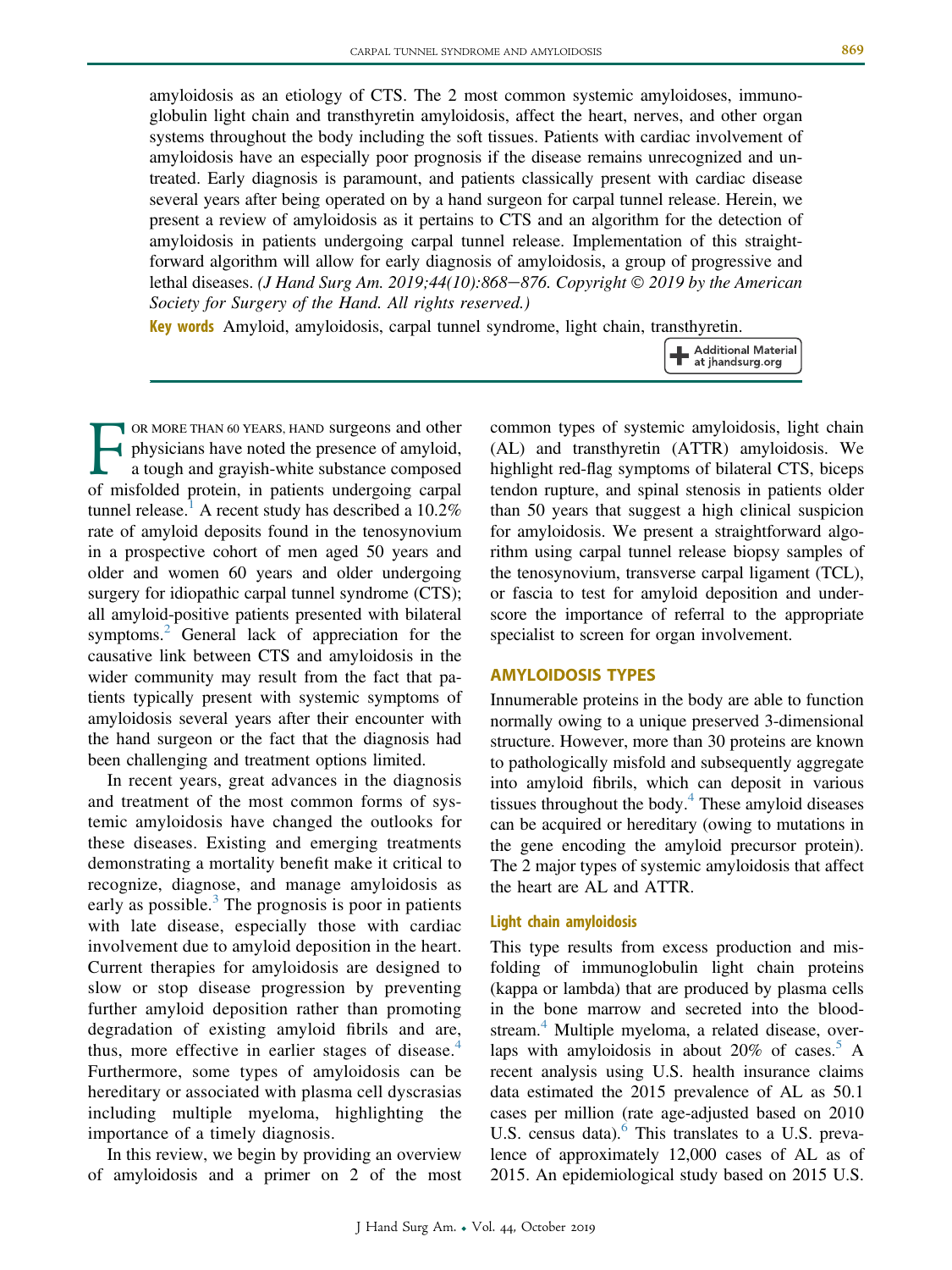census data estimated an incidence of nearly 4,000 new cases of AL in the United States every year.<sup>7</sup>

## Transthyretin amyloidosis

This type results from the misfolding of the transthyretin (TTR) protein, a transporter of retinol and thyroxine. Transthyretin is produced primarily in the liver and secreted into the bloodstream but is also synthesized locally in the eye and choroid plexus.<sup>8</sup>

Transthyretin amyloidosis is further categorized into 2 subtypes, hereditary or variant ATTR (ATTRv) and wild-type ATTR (ATTRwt) amyloidosis. The ATTRv results from TTR gene mutations, of which more than 100 are known, that decrease the stability of the TTR protein.<sup>[9](#page-8-0)</sup> The estimated worldwide prevalence of ATTRv amyloidosis is less clear, with an estimated prevalence of amyloid polyneuropathy of 10,000 to 40,000 cases, some of which are concentrated in endemic areas. $10$  The ATTRwt, conversely, results from misfolding of the nonmutated or wildtype TTR protein; at one point, it was called senile cardiac amyloidosis because of its manifestation in the aged population. The true prevalence of ATTRwt is unknown, but it is thought to be greatly underdiagnosed. A Finnish autopsy study found wild-type TTR amyloid deposits in the heart of 25% of subjects aged 85 years and older, with severe deposition in 11% of these cases.<sup>11</sup> In addition, 13% of elderly patients admitted for heart failure with preserved ejection fraction<sup>[12](#page-8-0)</sup> and 16% of elderly patients undergoing transcatheter aortic valve replacement for severe calcific aortic stenosis $13$  have been diagnosed with ATTRwt.

# CLINICAL PRESENTATION OF SYSTEMIC AMYLOIDOSIS

Immunoglobulin light chains and TTR both deposit systemically and within many of the same organs. However, patterns of amyloid deposition vary depending on the amyloid precursor protein, largely for unknown reasons. There is considerable heterogeneity in the systems and organs affected, even among patients with the same type of amyloidosis. Mechanistically, extracellular deposition of amyloid in tissues can affect function by altering anatomic structure and/or through direct cytotoxic effects. $14$ 

Both AL and ATTR amyloid can deposit extracellularly in the heart, peripheral and autonomic nerves, gastrointestinal tract, and soft tissues.<sup>4</sup> The AL amyloid also accumulates in the kidneys and the liver, $4$  and selected mutations of ATTRv can lead to deposition in the vitreous humor of the eye and leptomeninges of the brain, thought to be due to local TTR synthesis.<sup>[8](#page-8-0)</sup>

Cardiac amyloid deposition leads to heart failure, often with preserved ejection fraction and, sometimes, atrial fibrillation. Bundle branch block on electrocardiogram occurs more commonly in ATTR than in AL, and patients may require pacemaker implantation.<sup>4</sup> In ATTRwt, amyloid deposition in the heart is typically the only clinical manifestation of the disease, whereas different mutations of ATTRv lead to variable amounts of cardiac and neuropathic symptoms.<sup>4</sup> Cardiac involvement leads to an especially poor prognosis, particularly in patients with AL not treated in a timely fashion.<sup>4</sup> The median survival of untreated patients with cardiac involvement ranges from less than 6 months (patients with AL who present with heart failure) to approximately 4 years (patients with ATTRwt).<sup>4,5</sup>

Amyloid deposition within peripheral and autonomic nerves can occur in both AL and ATTR and cause a wide range of clinical manifestations, including peripheral and autonomic neuropathies. $4,9$ Peripheral neuropathy is often small fiber and typically affects the hands and feet first. Autonomic neuropathy may result in hypotension, orthostatic hypotension, and gastrointestinal motility issues with constipation and/or diarrhea. Both AL and ATTRv are more likely to have neuropathic manifestations, whereas in ATTRwt, these are less common.

# CLINICAL PRESENTATION AND PATHOPHYSIOLOGY OF AMYLOID DEPOSITION IN MUSCULOSKELETAL CONNECTIVE TISSUE ([FIG. 1](#page-3-0))

## Carpal tunnel syndrome

A history of bilateral symptoms or multiple carpal tunnel release surgeries is common in patients with AL and ATTR and should be considered a red-flag symptom. In a recent study that included men older than 50 and women older than 60, all patients with amyloid deposits in the carpal tunnel had either bilateral symptoms or a history of a prior contralateral carpal tunnel release. $<sup>2</sup>$  $<sup>2</sup>$  $<sup>2</sup>$  Thus, bilaterality should be</sup> considered a red flag in this population. Data from future, multicenter studies may well expand the target population in which to consider bilaterality a red-flag symptom of amyloidosis. A study of patients in the United States with cardiac amyloidosis due to AL or ATTR demonstrated that CTS was the presenting symptom in 16% of patients and occurred in 40% overall.<sup>[15](#page-8-0)</sup>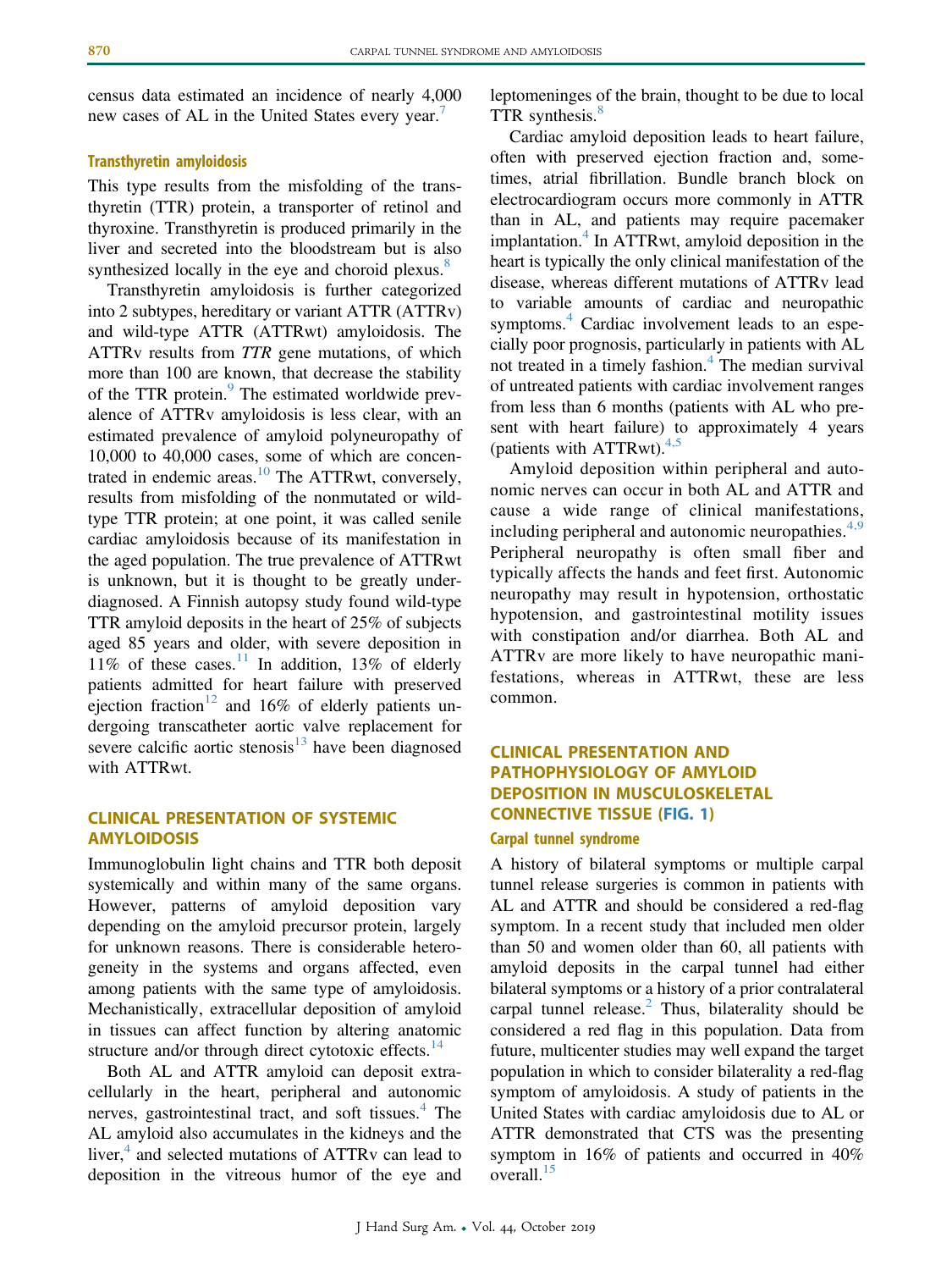<span id="page-3-0"></span>

FIGURE 1: Pathophysiology of AL and ATTR amyloidosis and timeline to development of CTS and cardiac symptoms. (Reproduced from Sperry et al, with permission from *Journal of the American College of Cardiology*.<sup>[2](#page-7-0)</sup>)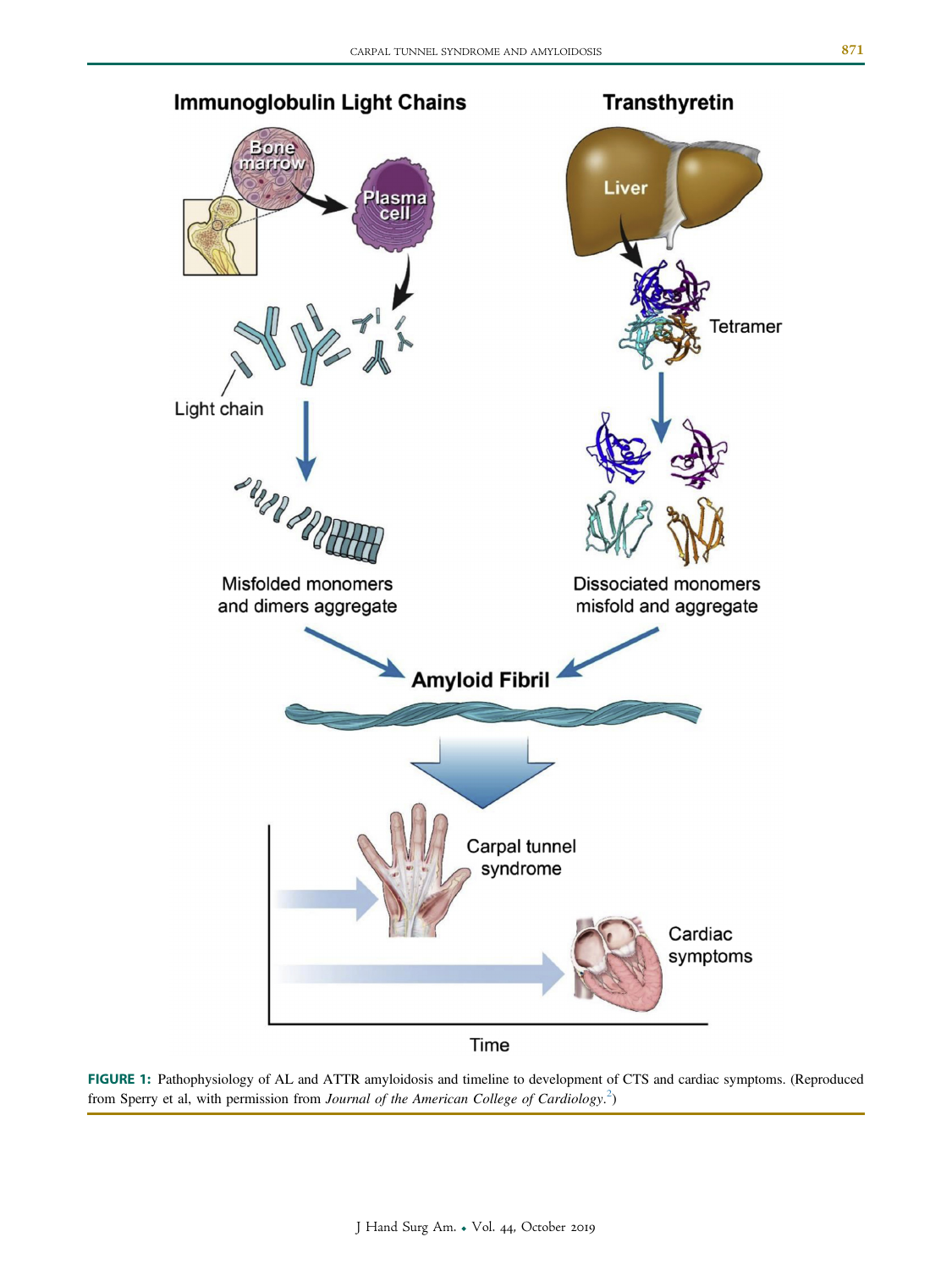<span id="page-4-0"></span>Several amyloid precursor proteins have been identified from carpal tunnel biopsies, including AL, ATTR, amyloid A, and amyloid  $\beta^2$  $\beta^2$ -microglobulin.<sup>[16](#page-8-0)</sup> Amyloid deposition has been reported on or within the TCL/flexor retinaculum, synovial tissue, flexor tendon sheath, fascia, and vessel walls of capillaries, small arteries, and veins.<sup>1,16,17</sup> Endoneurial amyloid deposits in the median nerve are also thought to contribute to CTS, at least in patients with ATTRv.<sup>[18](#page-8-0)</sup>

Whether CTS is caused by amyloid deposition in connective tissue, within the median nerve, or both remains an open question. Cases have been reported in which carpal tunnel release did not relieve symptoms.[19](#page-8-0) Nerve conduction studies in patients with ATTRv have demonstrated abnormalities in the median nerve, signifying that CTS may not be just a simple entrapment injury. $20$ 

In general, CTS is relatively less common in AL than in ATTR, but it is still experienced by a substantial number of patients. Studies and surveys of patients with AL have reported that CTS occurs in nearly 30% of patients and is bilateral in many cases.<sup>[21](#page-8-0)</sup> Importantly, CTS often precedes diagnosis by several years. In 1 survey, the delay between CTS and AL diagnosis was at least 2 years in 71% of patients (Lousada et al, poster presented at the European Hematology Association 22nd Annual Congress, 2017).

The prevalence of CTS in patients with ATTR depends on the presence of a hereditary mutation, but it generally ranges between 29% and  $68\%^{22,23}$  In 1 study of patients with ATTRwt, CTS was the most common initial symptom in about half of patients (55%), preceding cardiac symptoms by a mean of 6.1 years, and preceding diagnosis by a mean of 6.9 years.[23](#page-8-0) Similarly, in a cohort of patients with cardiac amyloidosis due to either ATTRwt or ATTRv, CTS was the most common noncardiac manifestation and was associated with the longest time to diagnosis (median, 4.4 years; mean, 5.7 years).<sup>24</sup> Although CTS is a common manifestation of ATTR, it has not been well recognized by most hand surgeons or car-diologists in clinical practice.<sup>[15,22,23](#page-8-0)</sup>

## Trigger finger (stenosing flexor tenosynovitis)

Trigger finger is thought to occur when movement of the flexor tendon is restricted because of thickening of the A1 pulley. The pathophysiological mechanisms of CTS and trigger finger in patients with amyloidosis are likely similar. Amyloid deposits have been identified in connective tissue beneath the synovial lining of the flexor tendon sheath in patients with idiopathic trigger finger. $^{25}$ 



FIGURE 2: A Diagnostic algorithm for amyloidosis based on carpal tunnel release biopsy samples. B Image of tenosynovial biopsy. (Adapted from Sperry et al, with permission from Journal of the American College of Cardiology.<sup>[2](#page-7-0)</sup>)

In the general population, there seems to be a link between CTS and trigger finger, with concomitant occurrence in 16% to 61% of patients.<sup>[26](#page-8-0)</sup> An association between CTS and trigger finger may be underappreciated in patients with amyloidosis. Although reports are limited, Uotani et  $al<sup>27</sup>$  described the coexistence of trigger finger and CTS in 3 members of a Japanese family with ATTRv. A recent study found that 60% (6 of 10) of patients with CTS and either AL or ATTR also had a history of intervention for trigger finger. $<sup>2</sup>$  $<sup>2</sup>$  $<sup>2</sup>$ </sup>

#### Spontaneous rupture of the distal biceps tendon

Amyloid infiltration has been implicated in the rupture of a distal biceps tendon. In a cohort of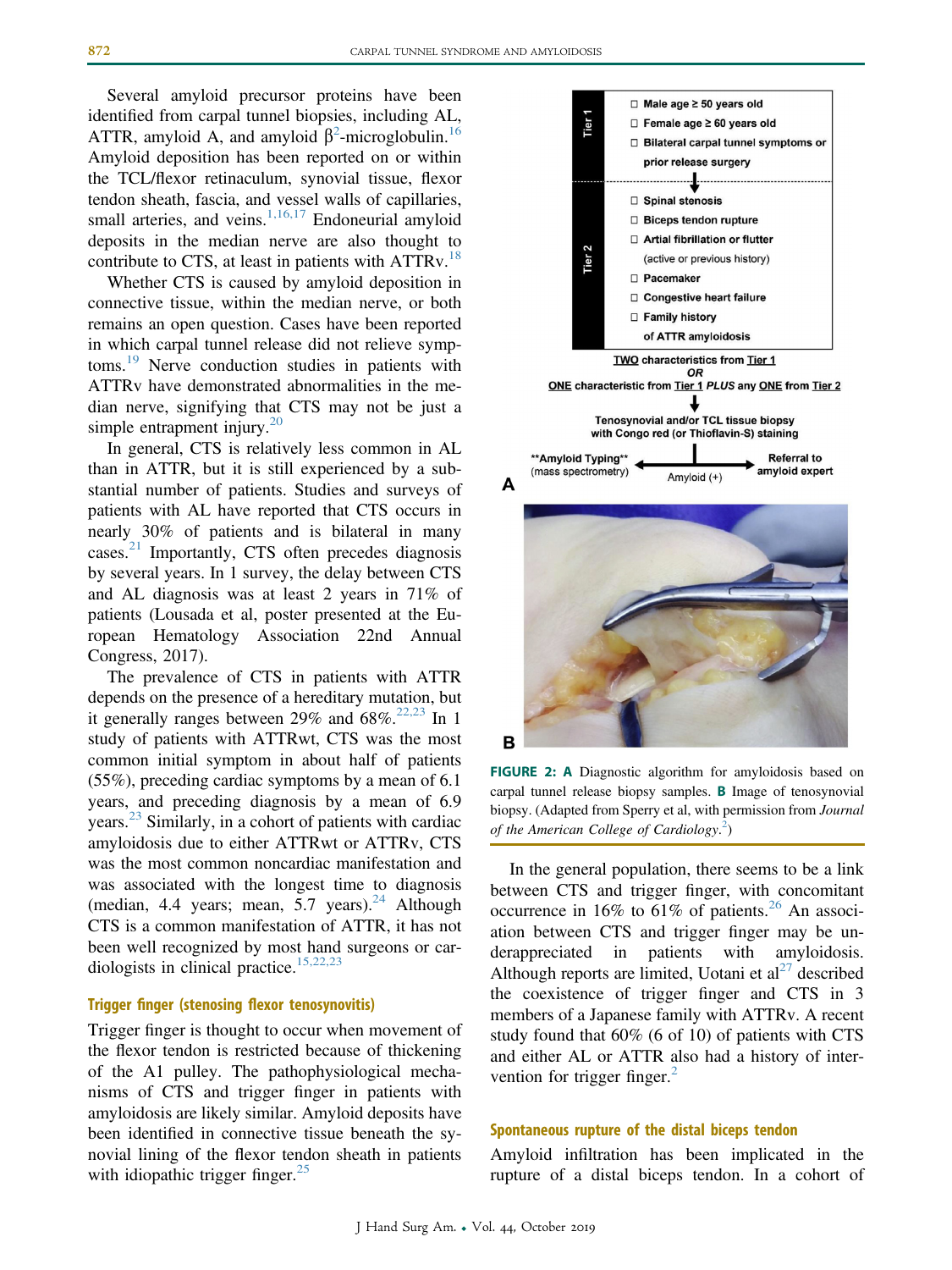<span id="page-5-0"></span>

|                   | <b>TABLE 1.</b> Selected Pathology Studies That Identified Amyloid in Carpal Tunnel Biopsy Specimens |                 |                                  |                             |                                                   |                                          |
|-------------------|------------------------------------------------------------------------------------------------------|-----------------|----------------------------------|-----------------------------|---------------------------------------------------|------------------------------------------|
| Year<br>Published | Type of Study                                                                                        | Patients<br>(n) | Amyloid-Positive<br>Patients (n) | Amyloid-Positive*<br>$(\%)$ | Source of Study<br>Samples (Time Period)          | Reference                                |
| 1965              | Retrospective (CTS)                                                                                  | 177             | 12                               | 6.8                         | Mayo Clinic, U.S. (1930–1960)                     | Yamaguchi et al $^{34}$                  |
| 1974              | Retrospective (CTS)                                                                                  | 87              | $\overline{2}$                   | 2.3                         | Duke University, U.S. (1960–1969)                 | Bastian <sup>17</sup>                    |
| 1987              | Retrospective (CTS)                                                                                  | 45              | $\overline{2}$                   | 4.4                         | North Staffordshire Medical Centre, U.K.          | Neal et $al^{35}$                        |
| 1987              | Retrospective (CTS)                                                                                  | 108             | $23$ (severe in 5)               | 21.3 (severe in $4.6$ )     | University of Mainz, Germany (1975–1986)          | Stein et al $^{16}$                      |
| 1989              | Retrospective (CTS)<br>with follow-up                                                                | 1500            | 152                              | 10.1                        | Mayo Clinic, U.S. (1968–1977)                     | Kyle et al <sup>36</sup>                 |
| 1996              | Retrospective (CTS)<br>with follow-up                                                                | 108             | 10 (severe in 2)                 | $9.3$ (severe in 1.9)       | Toranomon Hospital, Japan                         | Nakamichi and<br>Tachibana <sup>37</sup> |
| 2001              | Retrospective (trigger)<br>finger)                                                                   | 47              | 11                               | 23.4                        | Nuffield Orthopaedic Centre, U.K.                 | Cordiner-Lawrie et al <sup>25</sup>      |
| 2011              | Prospective (CTS)                                                                                    | 100             | $34$ (severe in 15)              | $34$ (severe in 15)         | Nagano Prefecture, Japan (2008–2010)              | Sekijima et $al^{38}$                    |
| 2017              | Prospective (CTS)                                                                                    | 147             | 29                               | 19.7                        | Hospital Universitario de León, Spain (2006-2007) | Fernandez Fuertes et al <sup>39</sup>    |
| 2018              | Retrospective (CTS)                                                                                  | 4990            | 582                              | 11.7                        | Amyloid Registry Kiel, Germany (2010–2018)        | Hahn et $al^{33}$                        |
| 2018              | Prospective (CTS) with<br>follow-up                                                                  | 98              | 10                               | $10.2^{\dagger}$            | Cleveland Clinic, U.S. $(2016-2017)$              | Sperry et al <sup>2</sup>                |

\*Note that the proportion of patients with CTS found to have amyloid deposits in these studies varies widely, from 2.3% to 34%. It is important to note the many differences among these studies, including the patient populations studied and whether or how the extent of amyloid deposition was graded. In studies that further categorized infiltration in amyloid-positive biopsies as severe, the proportion of patients with substantial amounts of amyloid decreased to 1.9% to 15%.

†Twelve percen<sup>t</sup> of patients with bilateral carpal tunnel symptoms or previous contralateral release surgery.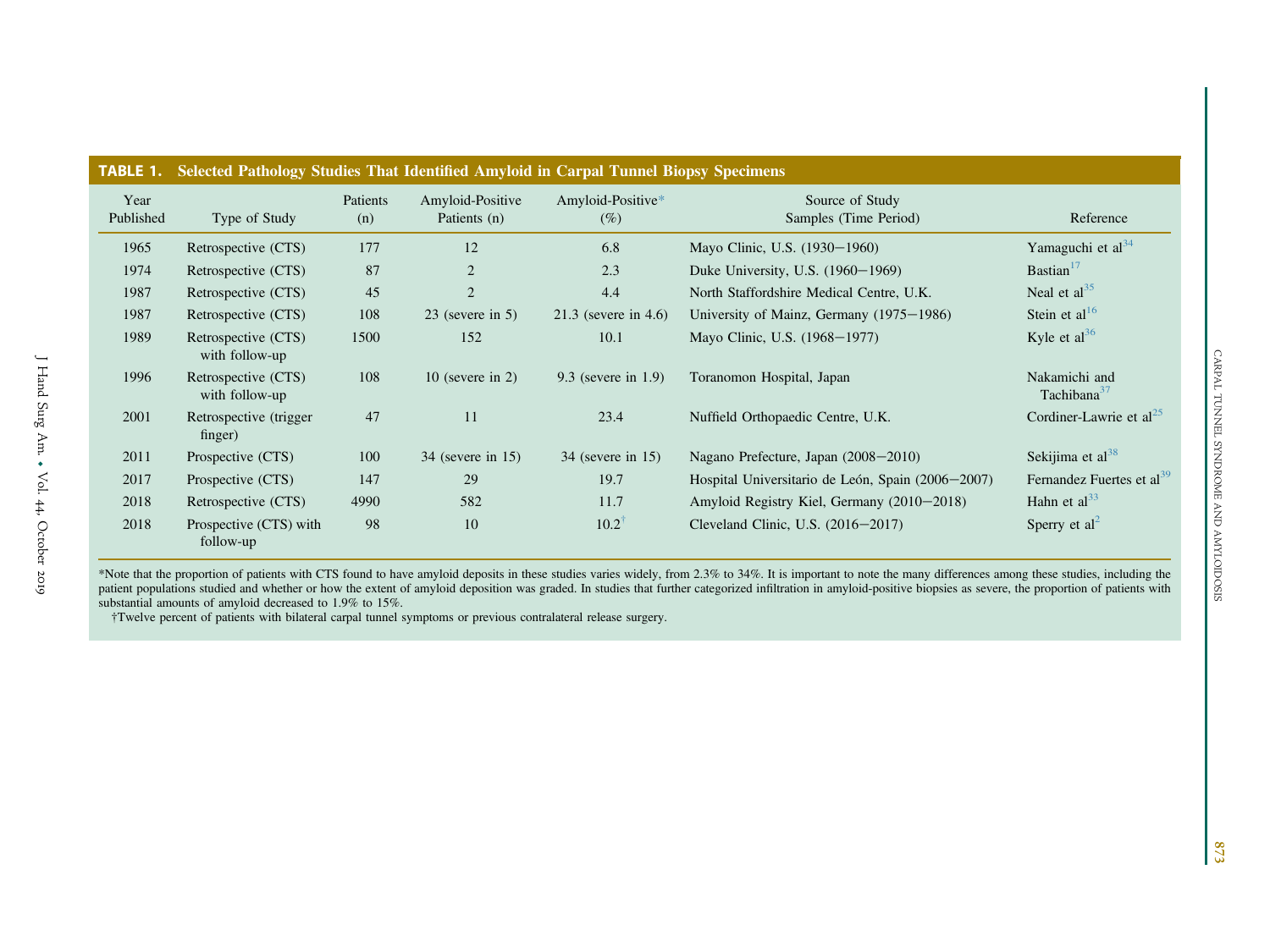patients with cardiac ATTRwt, a ruptured biceps tendon was present in 33% (37 of 111), more than 10 times that seen in patients with heart failure due to nonamyloid causes  $(2.5\%)$ .<sup>28</sup> Similar to CTS, a ruptured biceps tendon can be an early sign of amyloidosis, occurring a median of 5 years before heart failure diagnosis.<sup>[28](#page-8-0)</sup> A distal biceps tendon rupture in patients older than 50 years should raise a red flag to consider amyloidosis.

## Other sites of amyloid deposition in connective tissue: spine, hip, knee, elbow, shoulder

Spinal stenosis, both lumbar and cervical, is seen in AL and ATTR patients. Deposition of ATTR in the ligamentum flavum has been linked to the pathogenesis of lumbar spinal stenosis, $2^9$  and a Japanese study found the comorbidity present in 22% of pa-tients with ATTRwt.<sup>[30](#page-8-0)</sup> Amyloid deposits have also been found in histologically examined rotator cuff tendon specimens following rotator cuff repair. $31$ 

#### **DIAGNOSIS**

Both AL and ATTR are complex diseases with varied presentations. The hand surgeon can contribute to earlier disease recognition by incorporating a tenosynovial, TCL, or fascial biopsy into the perioperative workflow for carpal tunnel release. A proposed diagnostic algorithm is provided in Figure  $2^2$  $2^2$  Open carpal tunnel release readily provides access for biopsy of the tenosynovium, $32$  but endoscopic techniques may still be used to obtain a diagnostic tissue sample from the surrounding fascia. It is important to note that the tenosynovium does not need to appear grossly thickened for there to be amyloid deposits. Criteria in tier 1 of the diagnostic algorithm were selected based on a higher prevalence of amyloidosis in older individuals and the observation that CTS is typically bilateral and can recur in patients with amyloidosis, requiring multiple surgical interventions.[2,33](#page-7-0) Tier 2 includes other red-flag symptoms or common characteristics of patients with AL or ATTR.

The carpal tunnel tissue biopsy should be sent to pathology in standard formalin for Congo red staining, which allows identification of amyloid by its characteristic apple-green birefringence under polarized light microscopy but does not provide any information on the amyloid type. Thioflavin staining for amyloid fibrils may also be used. If Congo red or thioflavin staining is positive, then immunohistochemistry or mass spectrometry must be ordered to define the subtype. If AL or ATTR amyloid is detected, patients should promptly be

referred to a provider with experience evaluating and managing amyloidosis. Subsequent work-up depends on which type of amyloid is found, as discussed later.

There is precedent in the literature (Table  $1)^{2,16,17,25,33-39}$  $1)^{2,16,17,25,33-39}$  $1)^{2,16,17,25,33-39}$  for identifying amyloidosis using the approach suggested in [Figure 2.](#page-4-0) Earlier studies (from the 1950s through the 1980s) simply identified the presence of amyloid using Congo red staining, and later studies (beginning around the late 1980s) typed the protein source of amyloid using immunohistochemistry. Current studies often use mass spectrometry, an improved method and gold standard for protein identification.

Many of the studies evaluating carpal tunnel biopsies for the presence of amyloid deposits advocate for screening older patients with idiopathic CTS for amyloid.<sup>[2,33](#page-7-0)</sup> Recently, CTS was identified as a strong predictor of delayed diagnosis in patients with cardiac amyloidosis.<sup>[15](#page-8-0)</sup> Diagnostic delays of greater than 1 year in these patients were associated with poorer cardiac outcomes, including higher levels of N-terminal prohormone of b-type natriuretic peptide (NT-proBNP) and a higher prevalence of atrial fibrillation.<sup>15</sup> This highlights the need for increased suspicion of amyloidosis in patients with idiopathic CTS.

#### Testing for systemic amyloidosis

Identification of 1 of the most common amyloid types, AL or ATTR, in the carpal tunnel biopsy should trigger cardiac testing with electrocardiog-raphy and echocardiography.<sup>[5](#page-8-0)</sup> Patients with  $AL$ kappa or lambda deposition in the carpal tunnel biopsy should be referred to a hematologist specializing in amyloidosis. There, testing for a plasma cell dyscrasia with free kappa and lambda levels, serum immunofixation, and urine immunofixation should be ordered. A bone marrow biopsy is often done to evaluate for amyloid involvement or multiple myeloma.<sup>4</sup> In patients with ATTR deposition in the carpal tunnel, referral to a cardiologist or neurologist specializing in amyloidosis is recommended. In addition to an electrocardiogram and an echocardiogram, we recommend technetium-99m pyrophosphate  $(^{99}$ mTc-PYP) nuclear scintigraphy,<sup>[40](#page-8-0)</sup> a highly sensitive noninvasive study, to evaluate for cardiac amyloid involvement. Genetic testing should be performed to differentiate between ATTRv and ATTRwt.<sup>[4](#page-8-0)</sup>

Until recently, no prior investigators had examined systemic involvement in patients found to have amyloid deposition in tenosynovial tissue. However, our recent prospective study of patients with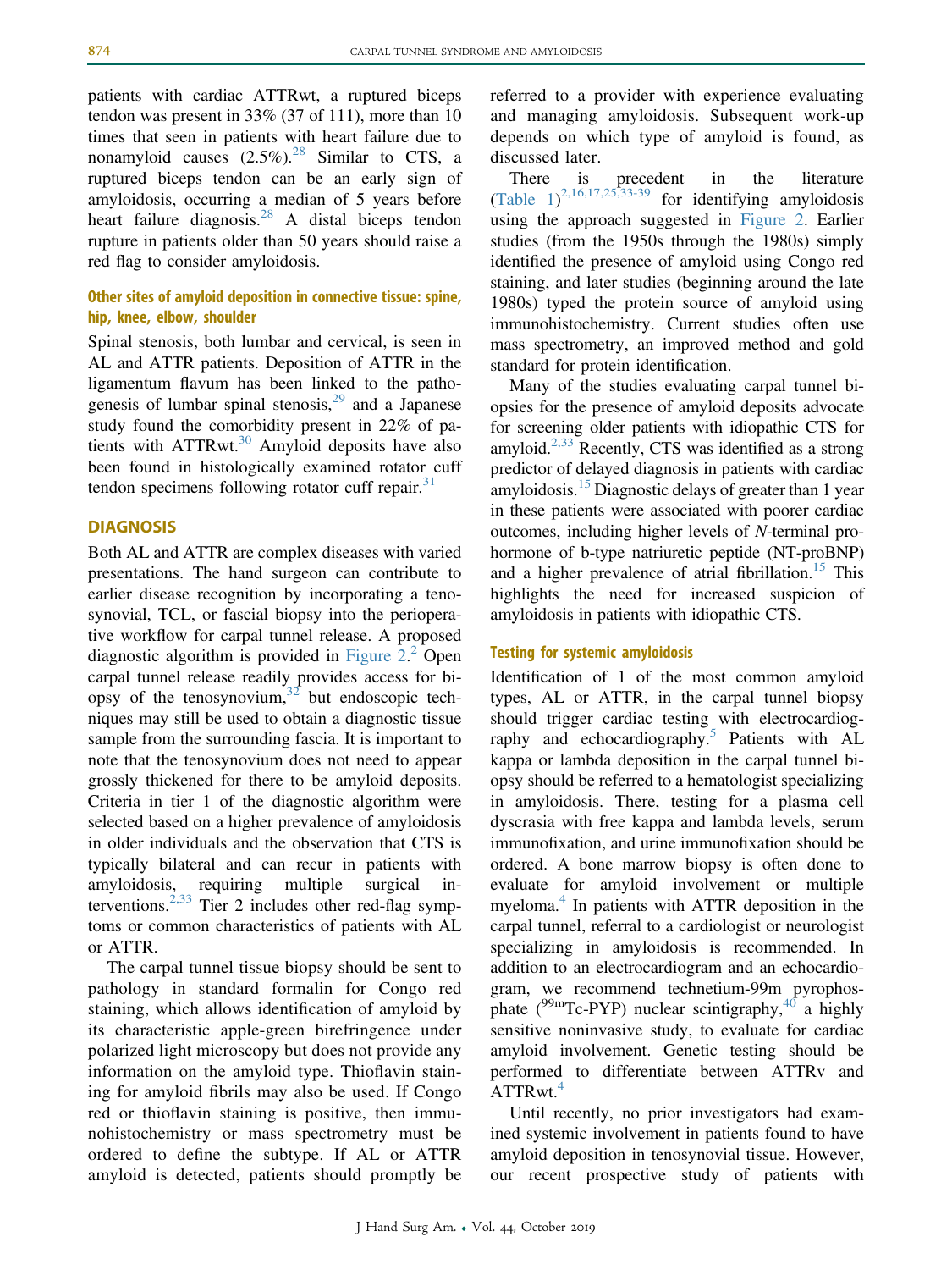<span id="page-7-0"></span>idiopathic CTS found that 10 patients (10.2%, all with bilateral symptoms) tested positive for amyloid, and 3 of them (3%) already had existing systemic manifestations of amyloidosis.<sup>2</sup> Of these, 2 had concomitant cardiac amyloidosis (1 AL, 1 ATTRwt) and 1 had polyneuropathy due to ATTRv. All 3 patients received appropriate disease-modifying therapy, and the patient with AL achieved a complete hematological response and regression of cardiac symptoms after 5 months of therapy. $^2$  The remaining 7 patients whose carpal tunnel biopsies tested positive for amyloid in this study are being carefully monitored longitudinally for the onset of systemic signs and symptoms.

## TREATMENT AND MANAGEMENT

#### Therapies for AL amyloidosis

Clonal immunoglobulin light chains are treated using anti-plasma cell chemotherapy regimens, thereby eradicating the source of amyloid production. The recommended first-line treatment is typically a combination of cyclophosphamide (an alkylating agent), bortezomib (a proteasome inhibitor), and dexamethasone (a steroid). $41$  Patients with cardiac AL treated with this 3-drug regimen showed significantly improved survival compared with other chemotherapeutic regimens or no treatment.<sup>41</sup> A CD38 monoclonal antibody, daratumumab, is currently being studied in patients with refractory or relapsed disease  $(NOT03201965).$ <sup>4</sup> Bone marrow transplantation can induce a complete hematological response in patients and is considered in patients without severe cardiac involvement.

### Therapies for ATTR amyloidosis

Two drugs that decrease production of the amyloidogenic TTR protein by the liver, inotersen and patisiran, have recently been approved by the U.S. Food and Drug Administration for patients with ATTRv with polyneuropathy following the publication of the landmark randomized clinical trials in the New England Journal of Medicine.<sup>[42,43](#page-8-0)</sup> Both work by slightly different mechanisms to promote degradation of the TTR mRNA in liver cells. A second approach to treating ATTR is to stabilize the TTR protein in its tetrameric form, thereby preventing its dissociation into monomers and eventually amyloid fibrils. Two drugs in this class, tafamidis and diflunisal, have been tested in phase 3 clinical trials (tafamidis in cardiomyopathy and diflunisal in polyneuropathy),  $3,44$  and another, AG10, is currently being studied in a phase 3 trial for cardiomyopathy (NCT03860935). Tafamidis has been shown to decrease mortality and improve quality of life and functional capacity in patients with ATTR cardiac amyloidosis. $3$ 

#### Importance of early diagnosis and treatment

Although clinical trial results have been encouraging, these therapies have been shown to slow disease progression as opposed to reverse it. There are currently no therapies for amyloidosis that reliably reverse the damage that has already been done by deposited amyloid fibrils. Therefore, early identification and initiation of treatment are essential to limiting the clinical impact of amyloidosis.

## **DISCUSSION**

Carpal tunnel syndrome is an early red-flag symptom of both AL and ATTR amyloidosis and is present in 10.2% of men aged 50 years and older and women aged 60 years old and older undergoing surgery for idiopathic CTS. Carpal tunnel syndrome classically presents bilaterally, years before cardiac and multisystem involvement. Prognosis is poor once cardiac symptoms develop and is measured on the order of months to years. A simple biopsy of the tenosynovium, TCL, or fascia during carpal tunnel release surgery may allow for early recognition of this disease. Early diagnosis is essential because the therapies available for both AL and ATTR are most effective in earlier stages of the disease. The hand surgeon who makes the connection between CTS and amyloidosis creates an opportunity for timely intervention and can positively impact a patient's life, long after surgical intervention.

#### ACKNOWLEDGMENTS

We thank the staff surgeons who participated in our original pilot study (Sperry BW, Reyes BA, Ikram A, et al. J Am Coll Cardiol. 2018;72(17):2040-2050): Peter Evans, MD, PhD, Steven Maschke, MD, and David Shapiro, MD, and the hand surgery fellows who helped coordinate the pilot study: L. Christopher Grandizio, DO, and Bryan A. Reyes, MD. Medical writing assistance was provided by Rachel Hood, PhD (ApotheCom; San Francisco, CA) and was funded by Akcea Therapeutics.

#### REFERENCES

1. [Grokoest AW, Demartini FE. Systemic disease and the carpal tunnel](http://refhub.elsevier.com/S0363-5023(19)30384-3/sref1) syndrome. JAMA[. 1954;155\(7\):635](http://refhub.elsevier.com/S0363-5023(19)30384-3/sref1)-[637.](http://refhub.elsevier.com/S0363-5023(19)30384-3/sref1)

<sup>2.</sup> [Sperry BW, Reyes BA, Ikram A, et al. Tenosynovial and cardiac](http://refhub.elsevier.com/S0363-5023(19)30384-3/sref2) [amyloidosis in patients undergoing carpal tunnel release.](http://refhub.elsevier.com/S0363-5023(19)30384-3/sref2) J Am Coll Cardiol[. 2018;72\(17\):2040](http://refhub.elsevier.com/S0363-5023(19)30384-3/sref2)-[2050](http://refhub.elsevier.com/S0363-5023(19)30384-3/sref2).